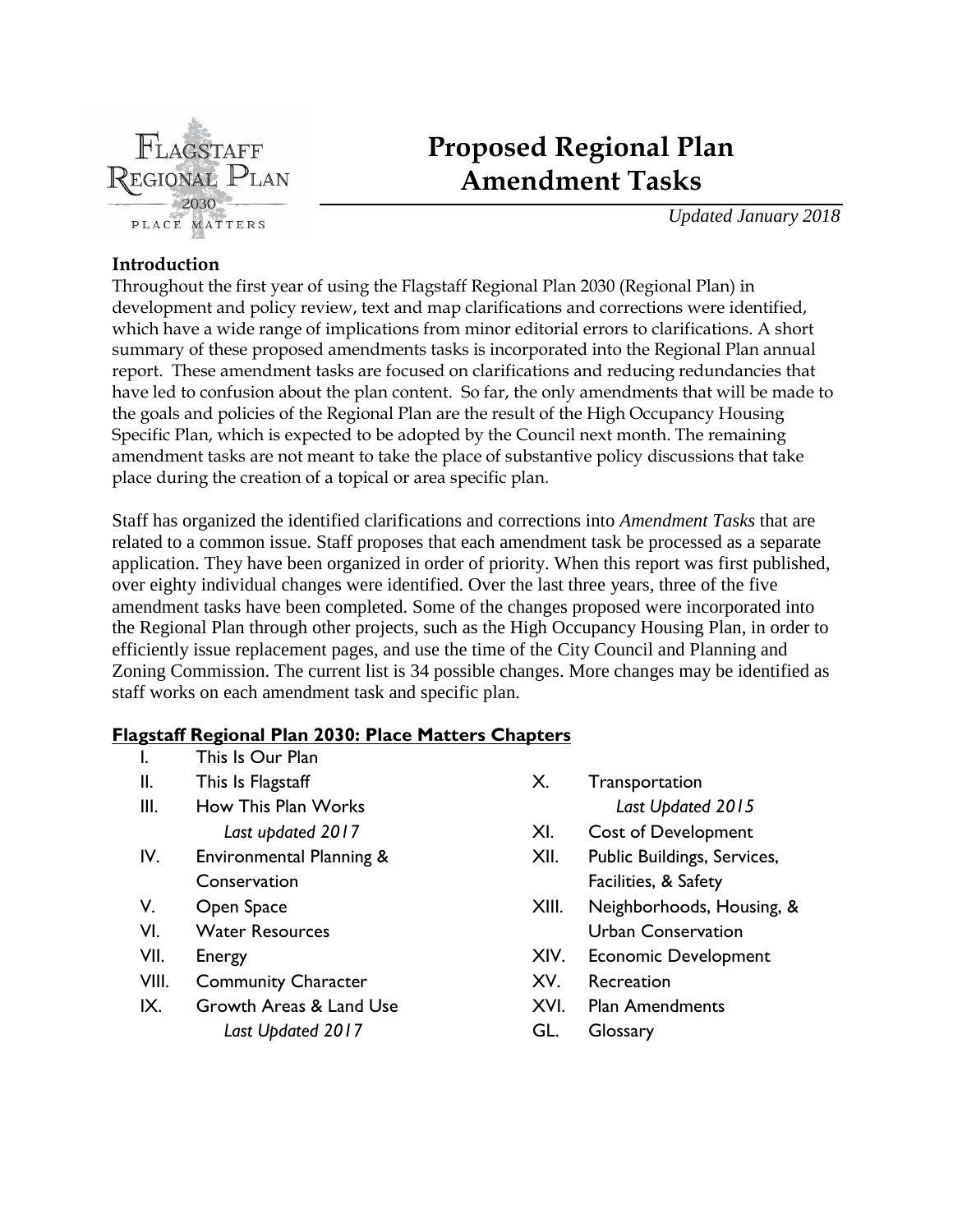## **Amendment Task #2**

## **Future Growth Illustration Amendment to reflect Proposition 413: Greater Buffalo Park Initiative**

Make changes to Regional Plan Maps to reflect the voter initiative approved in 2016 related to City-owned properties on McMillan Mesa.

**Issue:** The Regional Plan Future Growth Illustration (Maps 21 and 22) currently shows the area designated as open space by Proposition 413 as an "Area in white," Suburban, or Employment Area type. Map 25 currently shows a future road within this area that is explicitly prohibited by the initiative. Because of the reduction in Employment area type, this needs to be processed as a major plan amendment.

### **Recommended Timeline: 2019**

#### **Proposed Changes**

These proposed changes are not yet fleshed out in a page by page detail.

| <b>Chapter</b>      | <b>Proposed Change</b>                                                                                                                                                        | <b>Rationale</b>                                       |
|---------------------|-------------------------------------------------------------------------------------------------------------------------------------------------------------------------------|--------------------------------------------------------|
| Maps 21<br>and $22$ | Change approximately 53 acres of<br>Existing "Suburban" area type, 214<br>acres of "Areas in White," and 33 acres<br>of Future "Employment" area type to<br>Parks/Open Space. | Consistency with the Proposition approved by<br>voters |
| Map 25              | Remove the extension of the corridor for<br>Ponderosa Parkway from Route 66 to<br>Gemini Drive from the Road Network<br><b>Illustration</b>                                   | Consistency with the Proposition approved by<br>voters |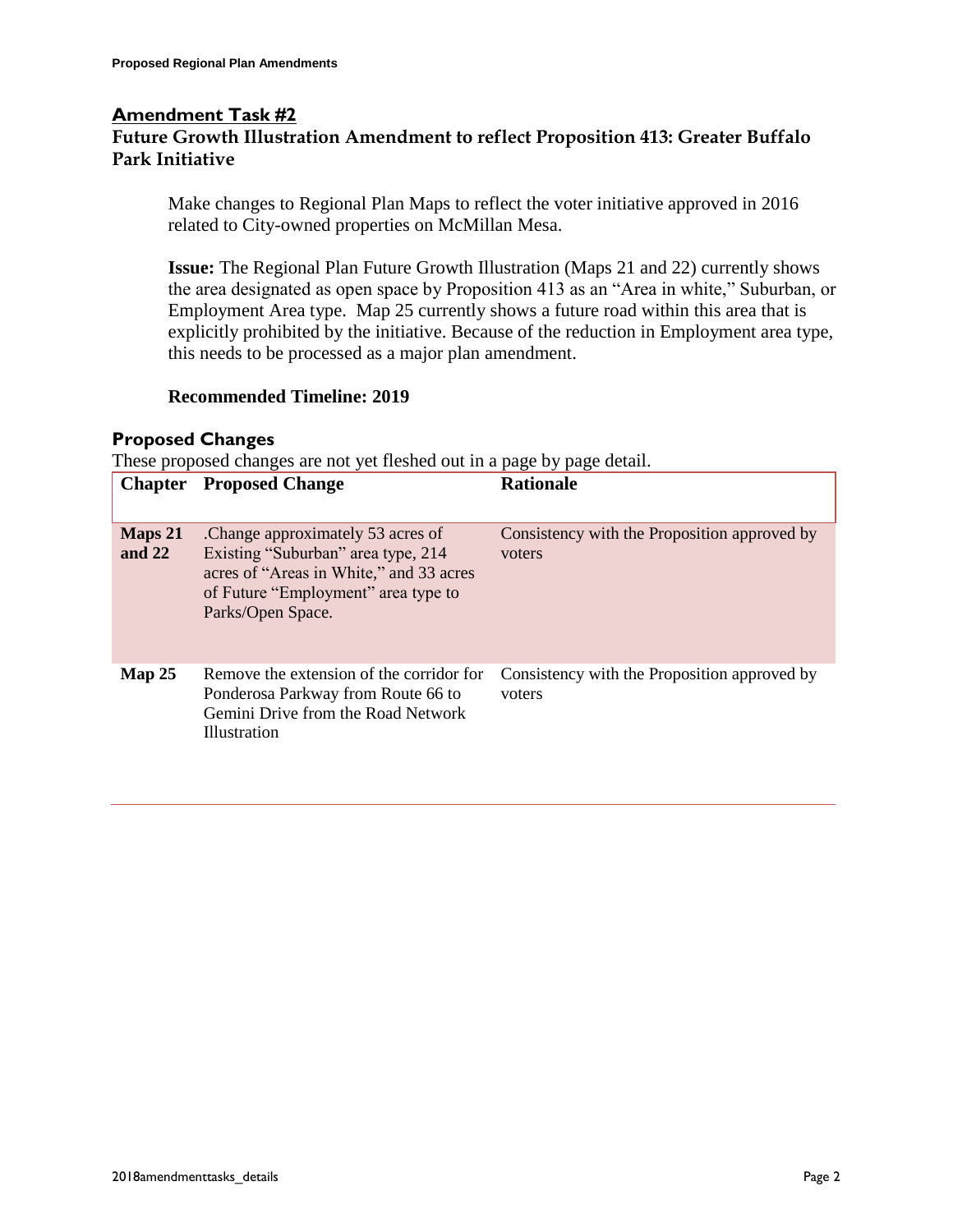# **Amendment Task #2 Chapter VII: Community Character**

Clarify the use of terminology "Great Streets" and "corridors" along with any qualifiers used in the Plan. Clarify the terminology of historic districts and neighborhoods.

**Issue:** Additions or extensions of Great Streets and corridors can trigger a major plan amendment for an application, but the terms are used with numerous qualifiers and in slightly different contexts throughout the Plan. There is a need to address the inconsistent treatment of the terms "road", "corridors" and "Great Streets" in text of Regional Plan.

## **Recommended Timeline: 2020**

### **Proposed Changes**

These proposed changes are not yet fleshed out in a page by page detail.

| <b>Chapter</b>      | <b>Proposed Change</b>                                                                                                                                                                                                                              | <b>Rationale</b>                                                                                                                                                                                                                                                  |
|---------------------|-----------------------------------------------------------------------------------------------------------------------------------------------------------------------------------------------------------------------------------------------------|-------------------------------------------------------------------------------------------------------------------------------------------------------------------------------------------------------------------------------------------------------------------|
| VIII, IX<br>and $X$ | Clean up language for great streets and<br>corridors. Gateway corridors and Great<br>Streets are used interchangeably and the<br>use of corridors in this chapter is not<br>consistent with its use in the Land Use<br>and Transportation Chapters. | This proposal will involve cleaning up<br>language so that it can be interpreted<br>consistently across the Community Character,<br>Land Use and Transportation Chapters.<br>Inconsistencies in this area could result in legal<br>issues for development review. |
| <b>VIII</b>         | Remove language that Gateway<br>corridors will require corridor plans.                                                                                                                                                                              | Corridor plans for interstates or State highways<br>adopted by the City are not enforceable<br>without ADOT and FHWA cooperation.                                                                                                                                 |
| <b>VIII-4</b>       | Clarify that great streets are a subset of<br>corridors and that corridors are<br>identified in the transportation section.                                                                                                                         | Clarification                                                                                                                                                                                                                                                     |
| VIII-2              | Corridors as Placemakers map does not<br>exist. Redirect reference to Great<br>Streets Map.                                                                                                                                                         | Editing error                                                                                                                                                                                                                                                     |
| <b>VIII-26</b>      | Extend goal box CC.5. and make goal<br>box CC.6. shorter                                                                                                                                                                                            | Editing error                                                                                                                                                                                                                                                     |
| <b>VIII-27</b>      | replace image of observatory with<br>another                                                                                                                                                                                                        | Redundant image                                                                                                                                                                                                                                                   |
| Map 14              | Should only display Historic<br>Districts from local and state<br>designations - Can display<br>neighborhoods that do not have an<br>official designation separately as<br>"Historic Neighborhoods"                                                 | Clarification                                                                                                                                                                                                                                                     |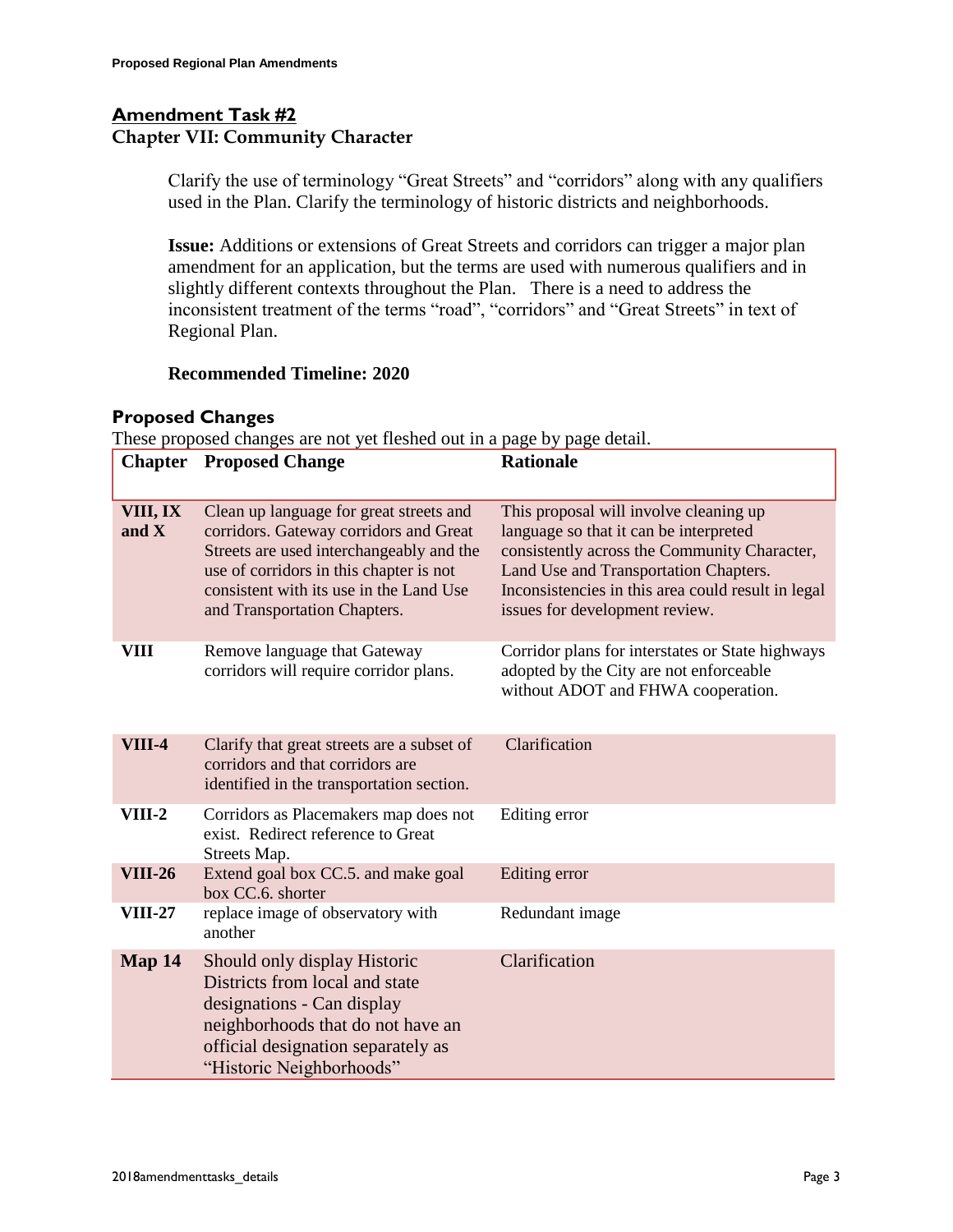# **Amendment Task #3 Miscellaneous Edits**

All the items below can be processed as one minor amendment after the update of Title 11. There are numerous non-substantive writing and editing errors that need to be fixed in order to improve the readability of the document

**Issue**: Final editing of the Regional Plan was rushed to meet the election timelines and, therefore, many of the internal editing issues in the document were not completed.

| <b>Text Edits</b> |                                                                                                                                                   |                                                                                                                                                                                                                                                                     |
|-------------------|---------------------------------------------------------------------------------------------------------------------------------------------------|---------------------------------------------------------------------------------------------------------------------------------------------------------------------------------------------------------------------------------------------------------------------|
| Page #            | <b>Proposed Change</b>                                                                                                                            | <b>Rationale</b>                                                                                                                                                                                                                                                    |
| $I-4$             | delete first bullet point at bottom: "a mandate<br>for development"                                                                               | Remove redundancy in the list                                                                                                                                                                                                                                       |
| $II-11$           | Add explanation to the Growth Scenarios<br>form the report that describes the process in<br>detail.                                               | Based on issues that have been<br>confusing to the public.                                                                                                                                                                                                          |
| $II-12$           | change "full report" to "citation"                                                                                                                | The full report is not in the appendix.                                                                                                                                                                                                                             |
| $\mathbf{V}$      | Review Open Space Chapter for<br>inconsistencies with Management Plans.                                                                           | This chapter was written at a very early<br>stage of the City's open space program<br>and much progress has been made in<br>managing and developing the program.<br>It may be worthwhile toe update the<br>background text of this chapter to reflect<br>that work. |
| $VII-3$           | Extend goal box E.1. to end of line                                                                                                               | Editing error                                                                                                                                                                                                                                                       |
| <b>VII-5</b>      | Extend goal box E.2. to end of line                                                                                                               | Editing error                                                                                                                                                                                                                                                       |
| $IX-7$            | change "planning boundary" to "jurisdiction"<br>in aggregates box                                                                                 | <b>Factual error</b>                                                                                                                                                                                                                                                |
| $IX-19$           | Refer to policy NH.6.1.                                                                                                                           | Editing error                                                                                                                                                                                                                                                       |
| <b>IX-32</b>      | LU5. policy needs to be renumbered as<br>L.U.5.8                                                                                                  | Editing error                                                                                                                                                                                                                                                       |
| $IX-53$           | Density and intensity are backwards; switch<br>content in second column                                                                           | Editing error                                                                                                                                                                                                                                                       |
| <b>IX-54</b>      | Change "density range" to "Intensity"                                                                                                             | Editing error                                                                                                                                                                                                                                                       |
| IX-59             | Employment Center should be Employment<br>Area Type                                                                                               | <b>Employment Areas</b>                                                                                                                                                                                                                                             |
| $IX-59$           | Need intro to list of types of employment<br>areas before Office, R&D                                                                             | non-sequitur                                                                                                                                                                                                                                                        |
| IX-59,<br>$IX-60$ | Incorporate Regional Plan interpretation into<br>the Employment Area Type section (See<br>below)                                                  | Clarification                                                                                                                                                                                                                                                       |
| $IX-61$           | Needs a sentence or two about the scale of<br>special planning areas versus uses that are<br>similar in type but without a campus-like<br>setting | Clarification                                                                                                                                                                                                                                                       |
| $IX-62$           | Change "potentially new" to "future"                                                                                                              | Consistency issue                                                                                                                                                                                                                                                   |

#### **Recommended Timeline: 2020-2021**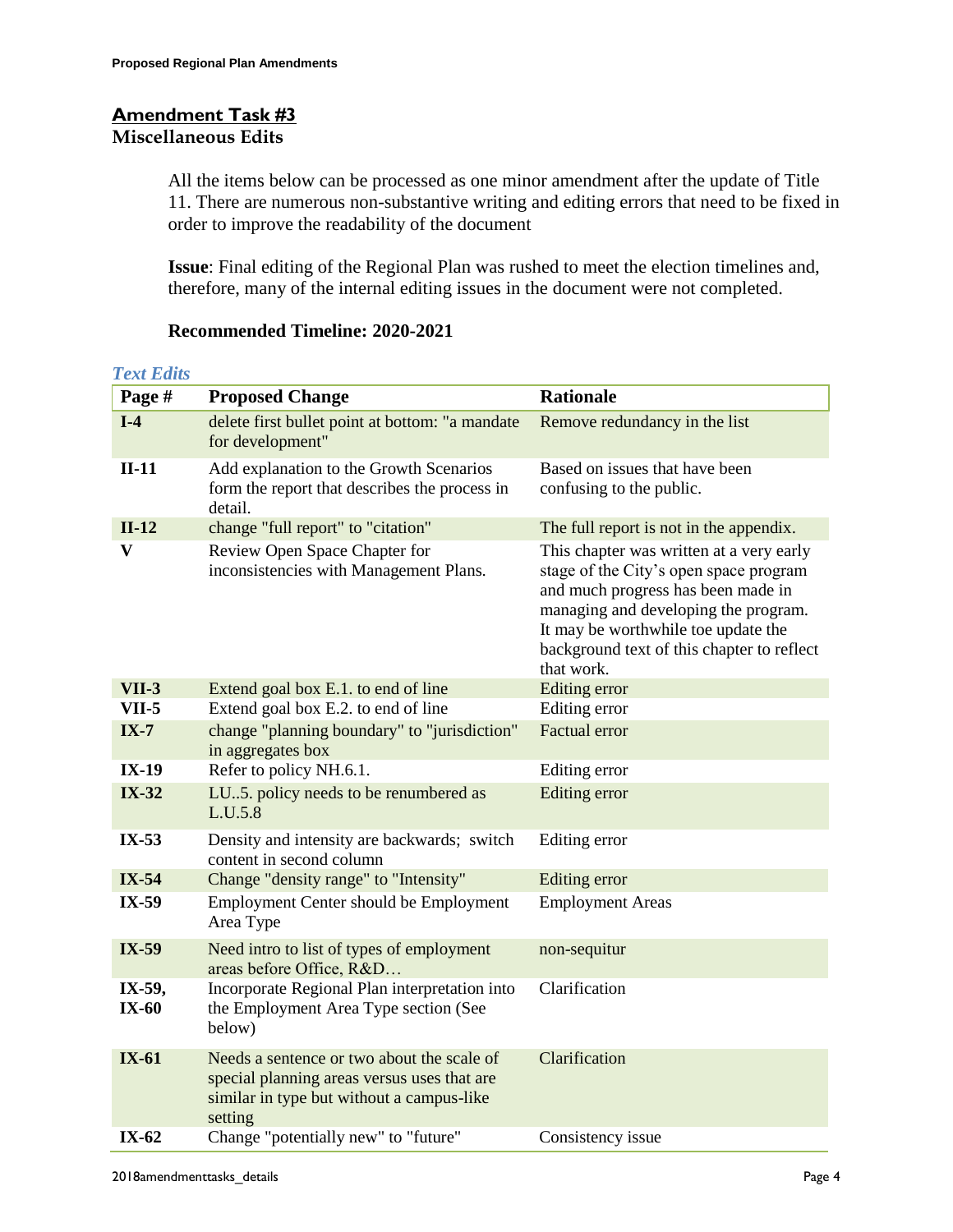| Page #                   | <b>Proposed Change</b>                                                                    | <b>Rationale</b>                            |
|--------------------------|-------------------------------------------------------------------------------------------|---------------------------------------------|
| $X-14$                   | Repeated graphs, change to Total Ridership<br>chart                                       | Editing error                               |
| <b>Glossary</b>          | List all in-text definitions (often in boxes) in<br>the Glossary with the relevant page # | Editing error                               |
| <b>Glossary</b>          | Add "Areas in white retain their existing<br>entitlements" to the Glossary                | Not described in the document<br>currently. |
| <b>Glossary</b>          | Need definitions for commercial corridor,<br>and level of service.                        | Missing information                         |
| <b>Appendix</b><br>$B-9$ | Policy LU5 should be LU.5.8                                                               | Editing error                               |

### *Map Edits*

| $\mathbf{Map} \#$ | <b>Map Edit</b>                                                                                                                                                              |
|-------------------|------------------------------------------------------------------------------------------------------------------------------------------------------------------------------|
| Map 7             | Clarify map legend reference to Terrestrial Ecosystem Survey. This legend reference<br>refers to an entire dataset rather than the more limited attribute that is displayed. |
|                   | Map 12 Babbitt route is incorrect on this map                                                                                                                                |
|                   | Map 12 Open Space/Preserved information in legend is wrong                                                                                                                   |
| Map $17$          | Update for current land ownership (Observatory Mesa and Picture Canyon still show as<br>State lands)                                                                         |
| Map $27$          | missing segments of Southern Beulah realignment near Tuthill                                                                                                                 |